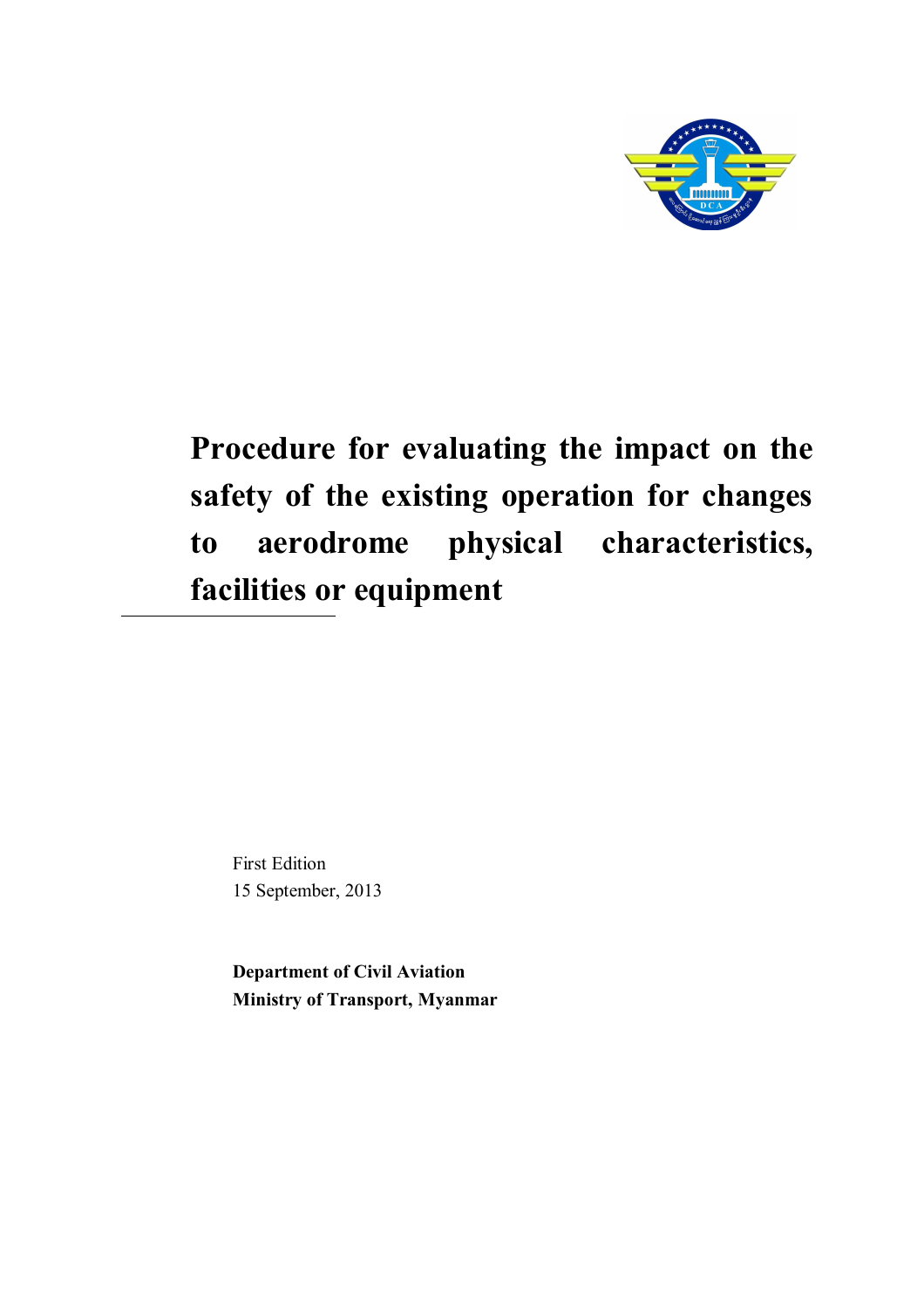# **FOREWORD**

Department of Civil Aviation, Myanmar, is responsible to conduct certification/surveillance and continuous safety oversight of aerodromes under its jurisdiction to monitor the compliance in accordance with the Civil Aviation Requirements for Aerodromes (MCAR Part 139, Section 1- Aerodrome Certification and Section 2- Aerodrome Design and Operations Requirement).

This Guidance Material on procedures is to be used to evaluate the impact on safety of the existing operation whenever there is a proposal for change of developments in which physical characteristics, facilities or equipment at aerodrome and to notify the Department of Civil Aviation (DCA) is a requirement for aerodrome operators to follow.

It is also expected that the aerodrome operator will be benefited by this Guidance Material as it provides an overall view to ensure that the changes comply with certification criteria and safe management of the resulting changes.

The responsibility for matters within this Guidance Material on procedures is with the Director, Aerodrome Standards and Safety Division.

 $\mathbin{\widehat{\otimes}}$  .

Director General Department of Civil Aviation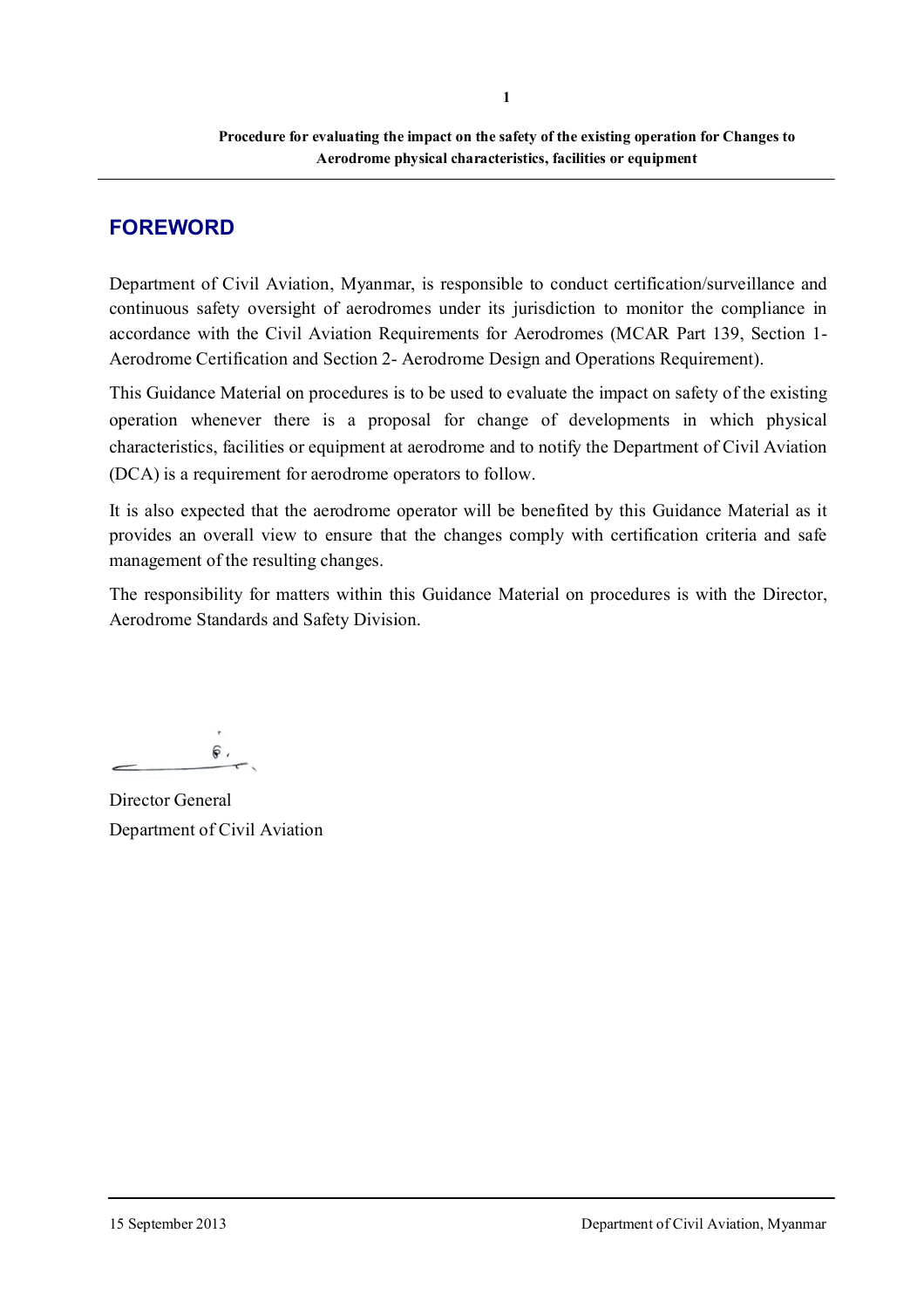# **TABLE OF CONTENTS**

|                                                                    | 1  |
|--------------------------------------------------------------------|----|
|                                                                    | 3  |
|                                                                    | 4  |
|                                                                    | 5  |
|                                                                    | 6  |
|                                                                    | 7  |
| Chapter 4 Aerodrome Development Project Requirement                | 9  |
|                                                                    | 11 |
|                                                                    | 12 |
|                                                                    | 17 |
|                                                                    | 18 |
| Appendix 2 Notification of Changes to the Physical Characteristics | 19 |
|                                                                    | 22 |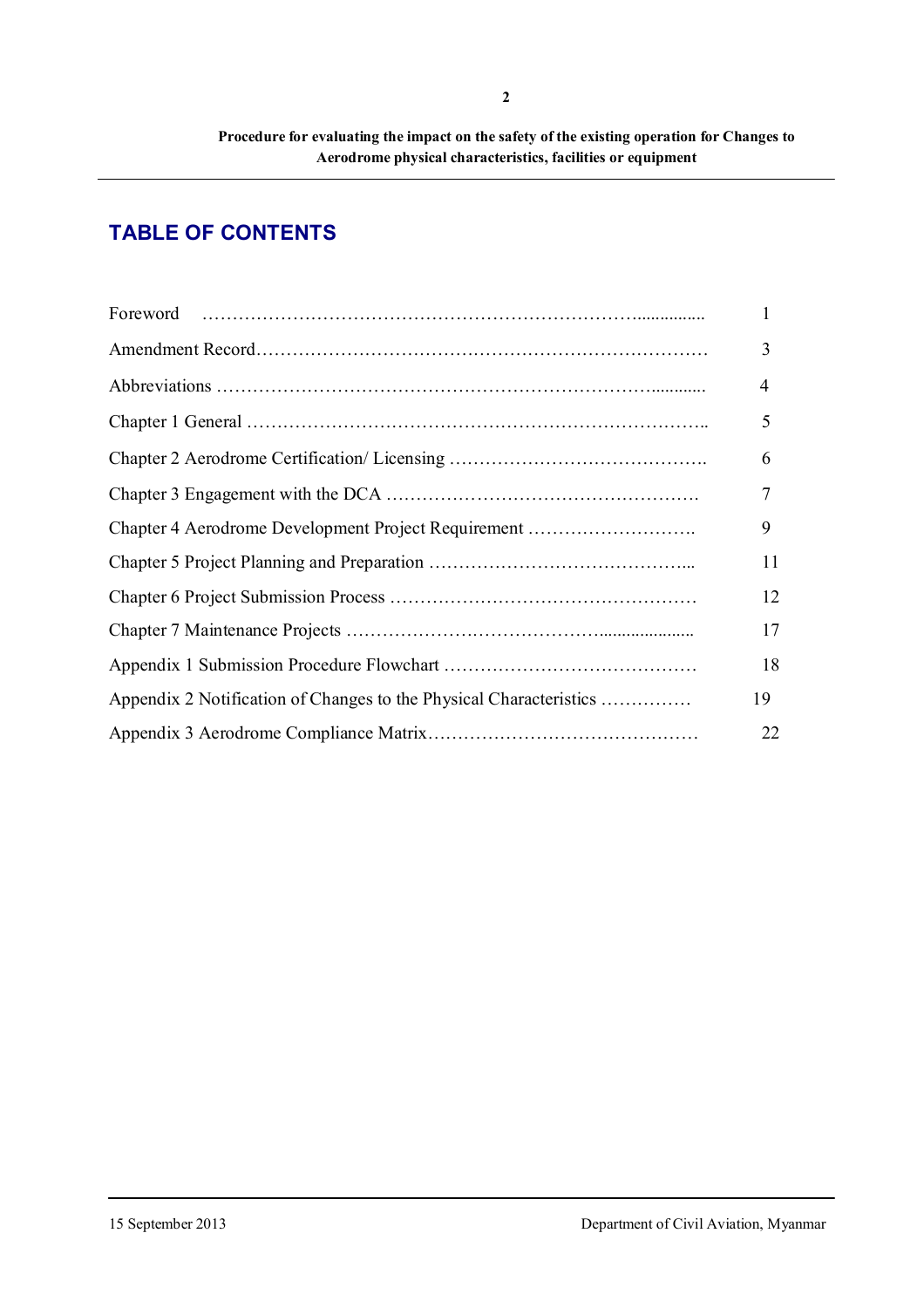# **AMENDMENT RECORD**

The amendments listed have been incorporated into the following amendments.

| <b>Edition</b> | Subject                                                                               | <b>Contents of</b> | <b>Signature</b> | <b>Effective</b>     |
|----------------|---------------------------------------------------------------------------------------|--------------------|------------------|----------------------|
|                |                                                                                       | <b>Amendments</b>  |                  | <b>Date</b>          |
| $1st$ edition  | Procedure for evaluating<br>the impact on the safety of<br>the existing operation for |                    |                  | 15 September<br>2013 |
|                | Changes to Aerodrome<br>physical characteristics,<br>facilities or equipment          |                    |                  |                      |
|                |                                                                                       |                    |                  |                      |
|                |                                                                                       |                    |                  |                      |
|                |                                                                                       |                    |                  |                      |
|                |                                                                                       |                    |                  |                      |
|                |                                                                                       |                    |                  |                      |
|                |                                                                                       |                    |                  |                      |
|                |                                                                                       |                    |                  |                      |
|                |                                                                                       |                    |                  |                      |
|                |                                                                                       |                    |                  |                      |
|                |                                                                                       |                    |                  |                      |
|                |                                                                                       |                    |                  |                      |
|                |                                                                                       |                    |                  |                      |
|                |                                                                                       |                    |                  |                      |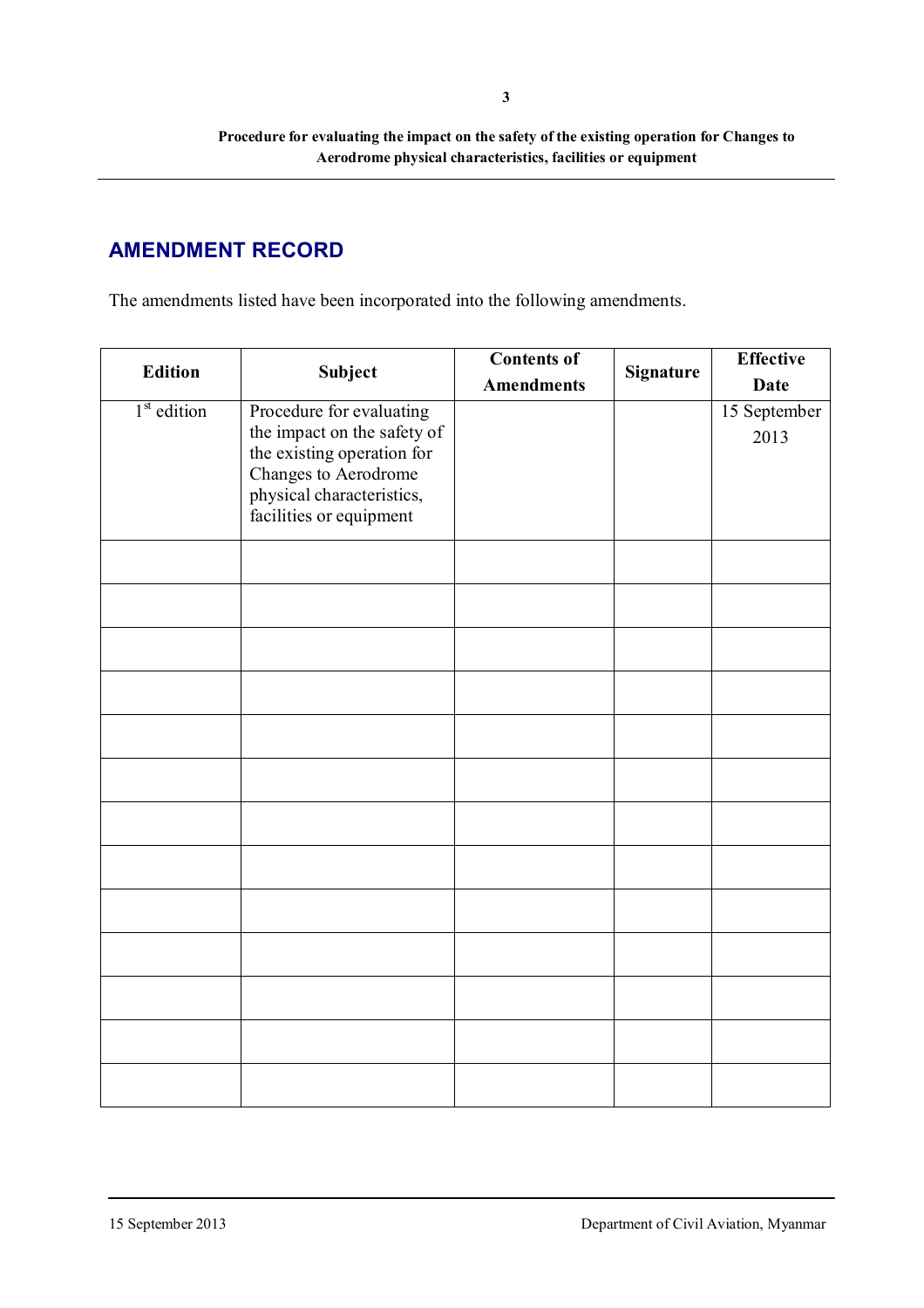# **Abbreviations**

- AGL Aeronautical Ground Lighting
- DCA Department of Civil Aviation
- IDM Initial Development Meeting
- ILS Instrument Landing System
- LVP Low Visibility Procedures
- MLS Microwave Landing System
- RESA Runway End Safety Area
- SMS Safety Management System
- WIP Work in Progress
- ATC Air Traffic Control
- FOD Foreign Object Debris
- NOTAM Notice to Airmen
- MOWP Method of Work Plan
- LDA Landing Distance Available
- ASDA Accelerate-Stop Distance Available
- TODA Take-Off Distance Available
- TORA Take-Off Run Available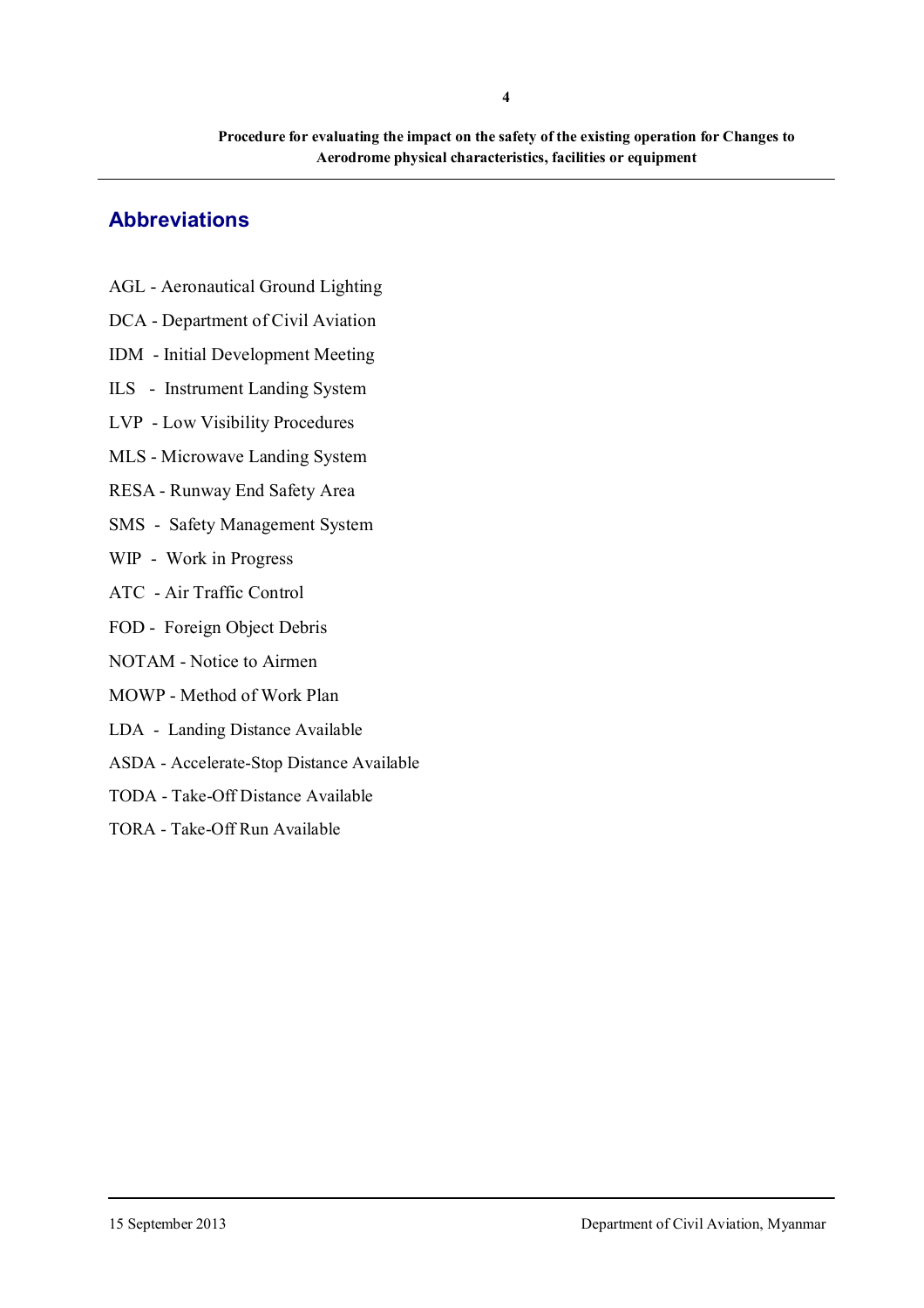#### **Chapter 1. General**

#### **1.0 Purpose**

1.1 The purpose of this document is to provide guidance to aerodrome operators on the procedures to be used to evaluate the impact on safety of the existing operation whenever there is a proposal for change of developments at aerodrome and to notify the Department of Civil Aviation (DCA), Myanmar, on the developments of aerodromes and other associated changes to the physical characteristics, facilities or equipment of the aerodrome with a view to ensure that the changes comply with certification criteria and safe management of the resulting changes.

#### **1.2 References**

- 1.2.1 MCAR Part 139, Section 1 Aerodrome Certification
- 1.2.2 MCAR Part 139, Section 2 Aerodrome Design and Operation Requirements
- 1.2.3 Manual of Aerodrome Standards ( MOAS )
- 1.2.4 ICAO Annex 14 Volume 1 (Aerodrome Design & Operations)

#### **1.3 Project Categories**

Projects that involve changes to the aerodrome physical characteristics fall into 3 categories:

1.3.1 Development

Where new or upgraded infrastructure is to be provided: Examples include new or extensions to buildings, aerodrome infrastructure (such as taxiways and aprons), visual aids and navigation aids.

1.3.2 Changes

Where existing aerodrome infrastructure or physical characteristics are being changed: for example reconfiguration of stands, changes to the runway or declared distances. Changes include projects that involve removing or amending existing aerodrome certificate/licence variations.

1.3.3 Maintenance

Where existing aerodrome infrastructure is being repaired, refurbished or replaced: i.e. to ensure continuance but without changing the characteristics of the piece of infrastructure.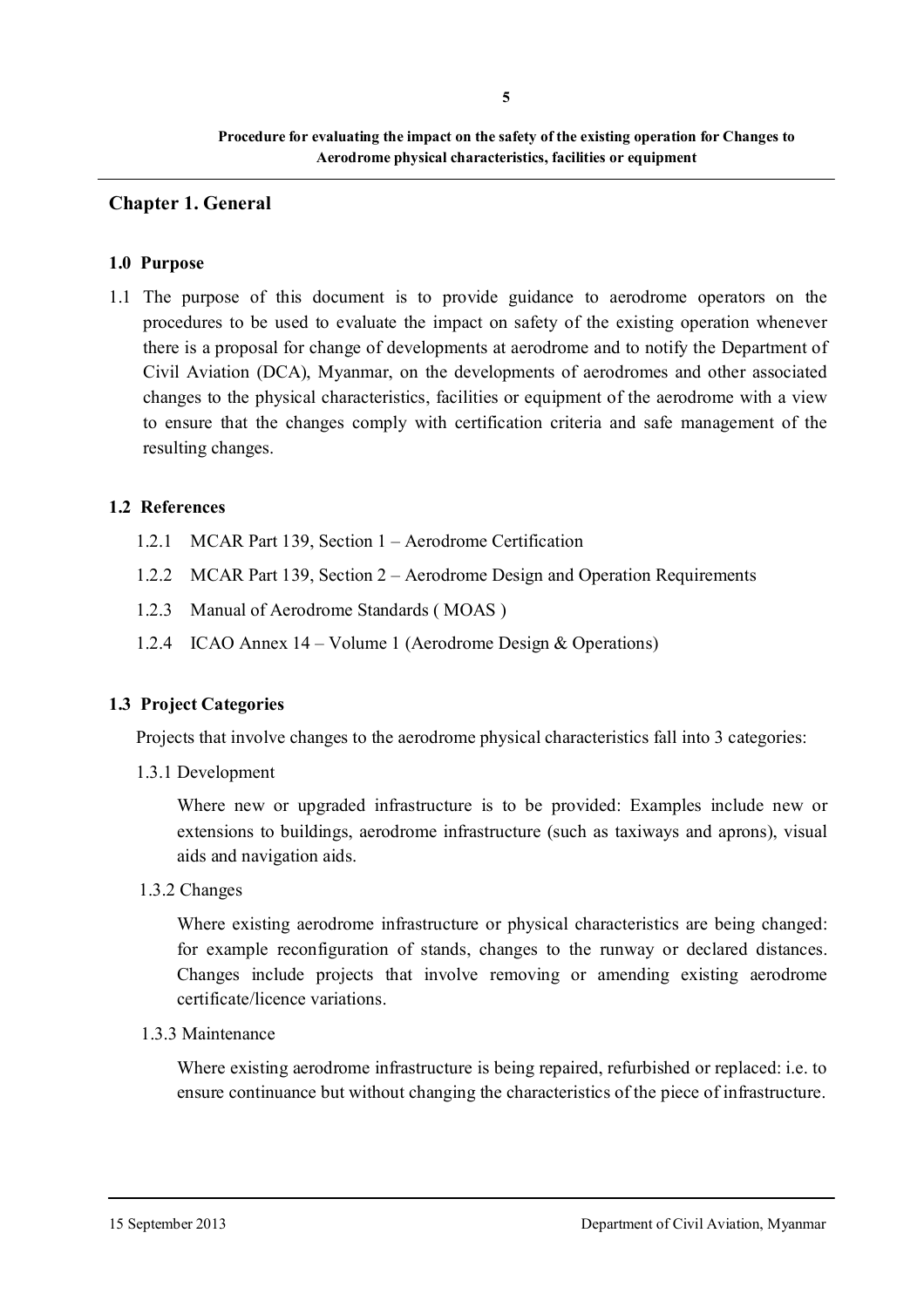## **Chapter 2. Aerodrome Certification/Licensing**

#### 2.1 Grant of an Aerodrome Certificate/Licence

- 2.1.1 The grant of an aerodrome certificate/licence is governed by the Aerodrome regulations, which requires the DCA to grant a certificate/licence in respect of any aerodrome in Myanmar, if it is satisfied that the aerodrome is safe for use by aircraft, having regard in particular to the physical characteristics of the aerodrome and of its surroundings. When an aerodrome receives its certificate/licence, it is granted on the basis that it meets aerodrome certification/licensing criteria, unless variations to these criteria have been agreed by the DCA.
- 2.1.2 An aerodrome certificate/licence condition requires that changes in the physical characteristics of the aerodrome, including the erection of new buildings and alterations to existing buildings or the visual aids, shall not be made without prior approval of the DCA. The purpose of this is to ensure that the DCA is satisfied that changes in the physical characteristics meet licensing criteria and do not present a safety hazard. Failure to notify the DCA of changes may leave the aerodrome vulnerable to costly remedial action or operational restrictions.
- 2.1.3 Project proposals should comply with the criteria contained in aerodromes regulations. Additionally, some proposals provide an opportunity to review existing variations to certification/licensing criteria, with the intention of removal, where possible. Where a variation cannot be removed, a supporting hazard analysis should be carried out, taking into account current and foreseeable operations, and the outcome of the analysis acted upon accordingly. However, there may be circumstances where the proposal does not comply with certification/licensing criteria, but would enhance safety. In such cases additional safety assurance will be required to assist the DCA in examining its feasibility.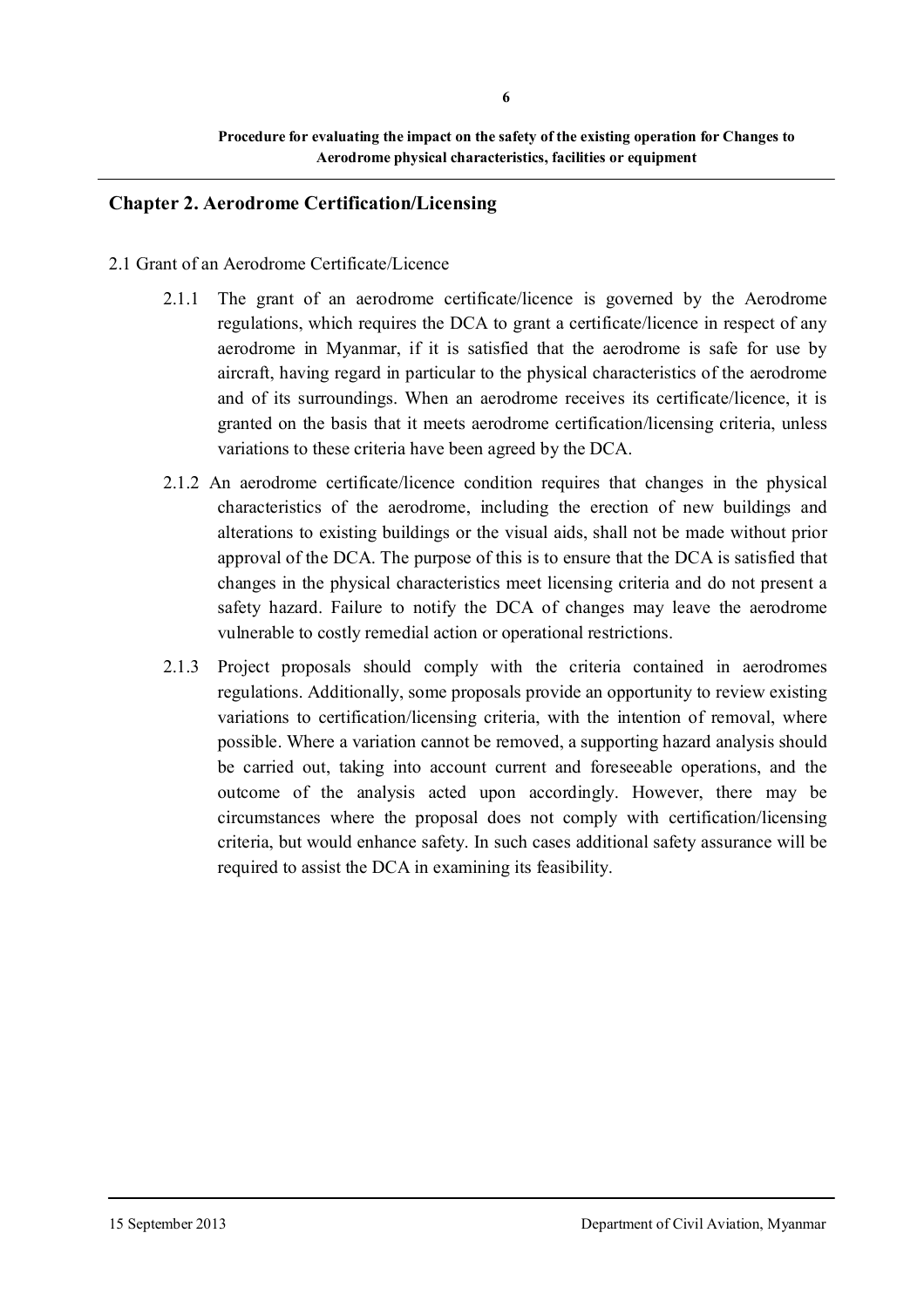# **Chapter 3. Engagement with the DCA**

- 3.1 Engagement with the DCA
	- 3.1.1 Whenever possible, aerodrome certificate/licence holders should inform the DCA of forthcoming projects and changes in good time prior to the process described in subsequent to this document. This will enable the DCA to identify the level of specialist resources required to meet their objectives, to plan and to manage the work involved. Typically, developments involving navigation aids, instrument flight procedure changes, ATC facilities and aeronautical ground lighting might require a lead-time of 6 months.
	- 3.1.2 Projects that involve changes to the aerodrome's infrastructure will require prior approval and should be submitted to the DCA.
	- 3.1.3 Projects that involve the construction of new facilities, extensions or enhancements are classed as development, and will also require prior approval from the DCA.
	- 3.1.4 Submissions and other communications should be sent either electronically by fax to: or hard copy to the following address;

The Director General

Department of Civil Aviation

Headquarters, Mingalardon Township

Yangon, Myanmar

- 3.1.5 The aerodrome regulator of DCA will assess the proposal, identify whether the project is minor or major, using the criteria shown in Chapter 4 and inform the aerodrome accordingly. When necessary, the DCA will seek involvement of specialists from within or without.
- 3.1.6 For maintenance projects, see Chapter 7.
- 3.2 Development Meetings
	- 3.2.1 An Initial Development Meeting (IDM) may be required to brief the DCA on the project when the DCA deems it necessary. Where possible, all aspects of the development should be covered at the IDM and a presentation, given by the aerodrome certificate/licence holder, often proves the most successful way to brief all participants. Notes of the meeting should be produced by the aerodrome certificate/licence holder and agreed by all parties.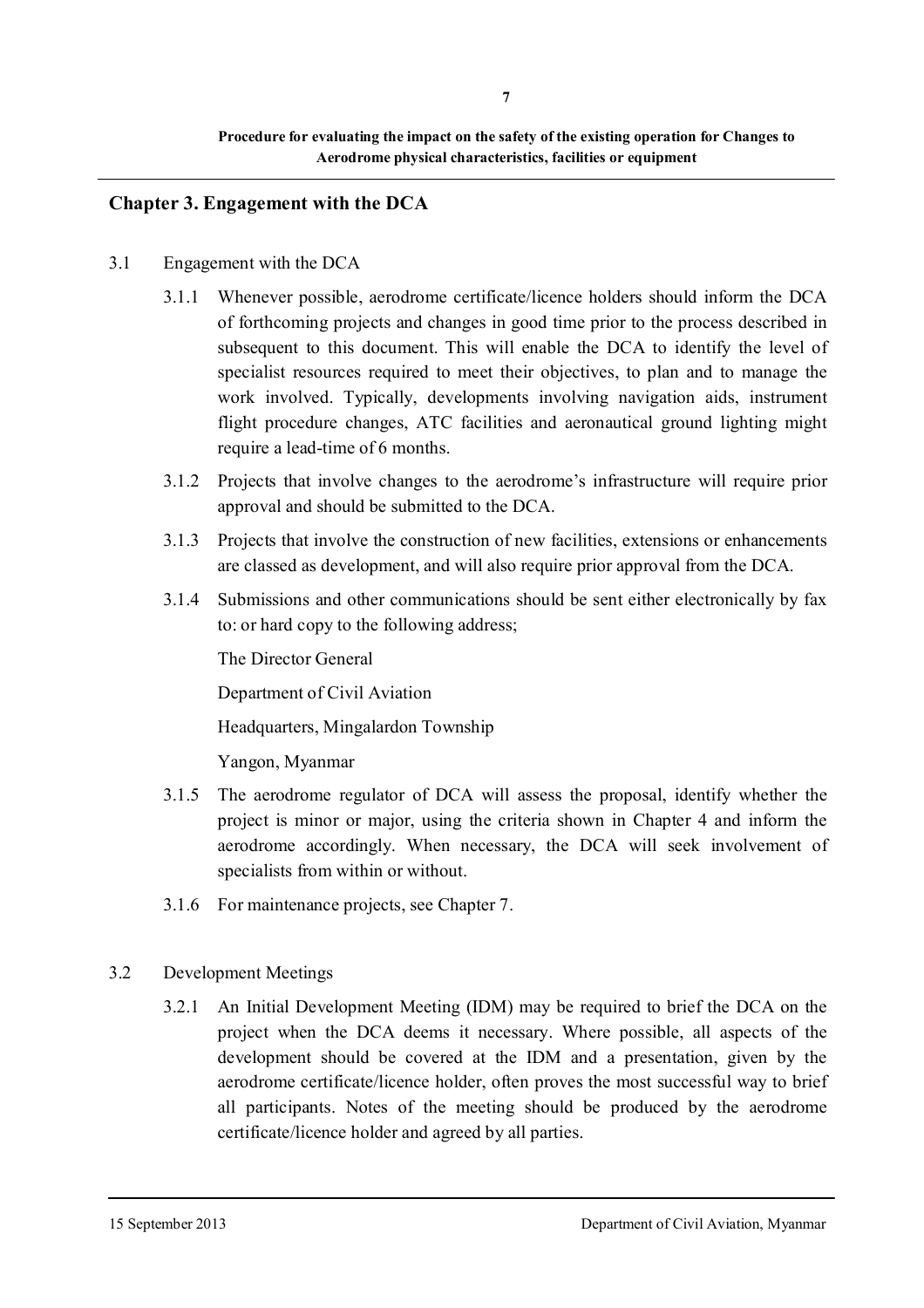- 3.2.2 Ideally, outline plans and drawings should be made available to the DCA before the IDM, in sufficient time to ensure that the IDM achieves the maximum benefit. Further development meetings can be expected both whilst preparing for and during the development. It may also be necessary for some meetings to take place at the aerodrome.
- 3.2.3 The DCA will deal directly with the aerodrome certificate/licence holder or his appointed representative who will be expected to attend each meeting, although consultants may also attend.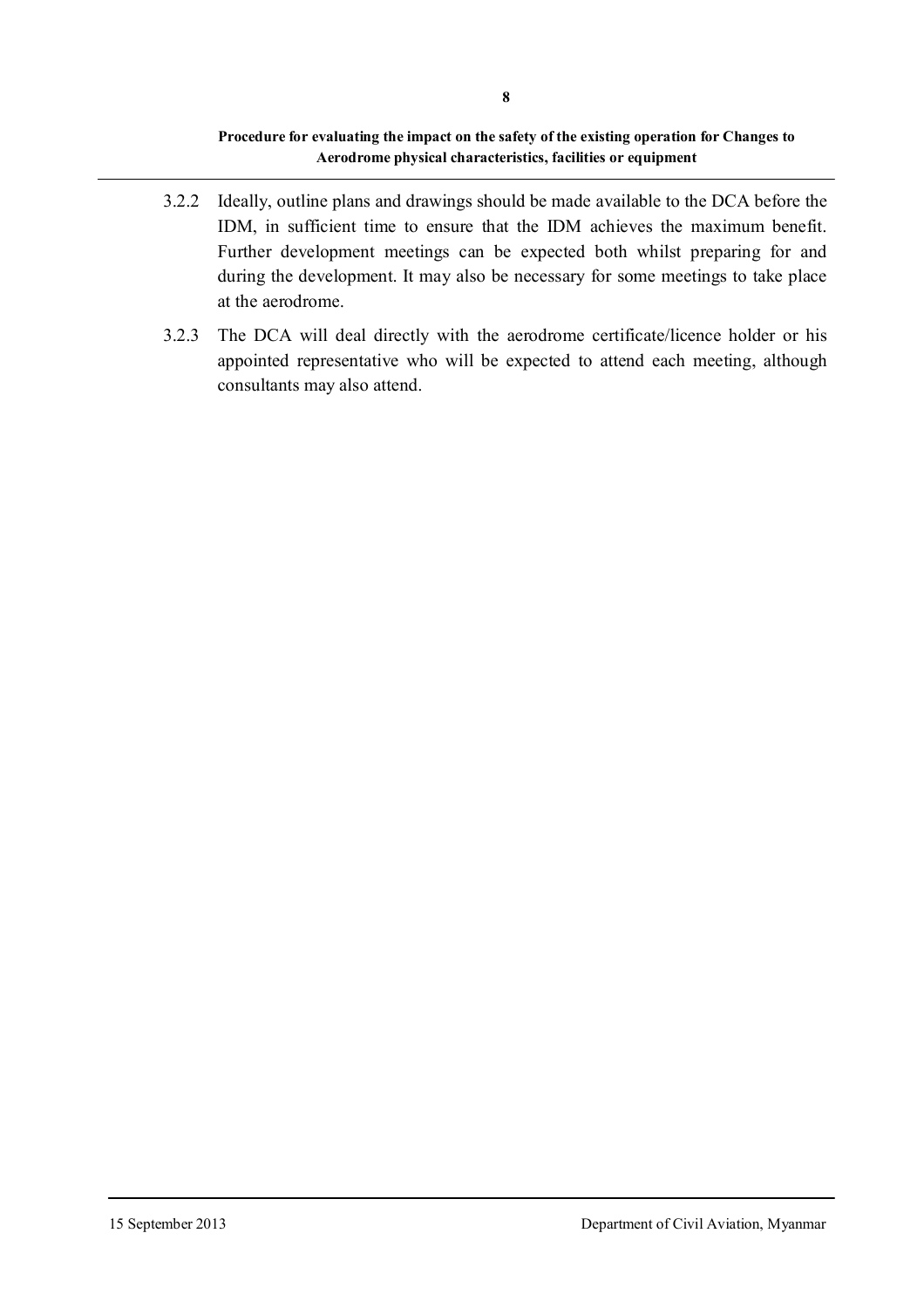#### **Chapter 4. Aerodrome Development Project Requirement**

- 4.1 Aerodrome developments as defined on paragraph 1.3 are classified major or minor. In accordance with the DCA requirement, when an application is made to obtain approval from the DCA of a major development project at an aerodrome, the aerodrome shall fulfill all the requirements.
- 4.2 A DCA assessment team will evaluate each development proposal in detail and classify it as major or minor depending on the level of regulatory oversight expected to see the project to a satisfactory conclusion. The team will ensure that all development proposals are evaluated consistently, will explain the reasons for the decision reached, and may also involve the aerodrome certificate/licence holder in assisting with the evaluation process. The DCA will inform the aerodrome in writing of the outcome of the evaluation process and the rationale for the decision.
- 4.3 The criteria used to determine whether a development is deemed to be major or minor may include the following, although this list is not exhaustive:
	- The complexity of the development;
	- The number of site visits required;
	- The impact on aerodrome operations (level of disruption to normal operations);
	- Changes required to aerodrome operations resulting from the new facility;
	- Changes required to the Aerodrome Manual;
	- Whether the development would create a new certificate/licence variation that would require detailed evaluation;
	- The need for a DCA Flight Check (for AGL projects);
	- The level of internal DCA liaison required Air Traffic Services, Flight Operations, Airspace/Instrument Flight Procedures etc.
- 4.4 Typically, the projects listed in Table 1 below are those that may qualify as a major development.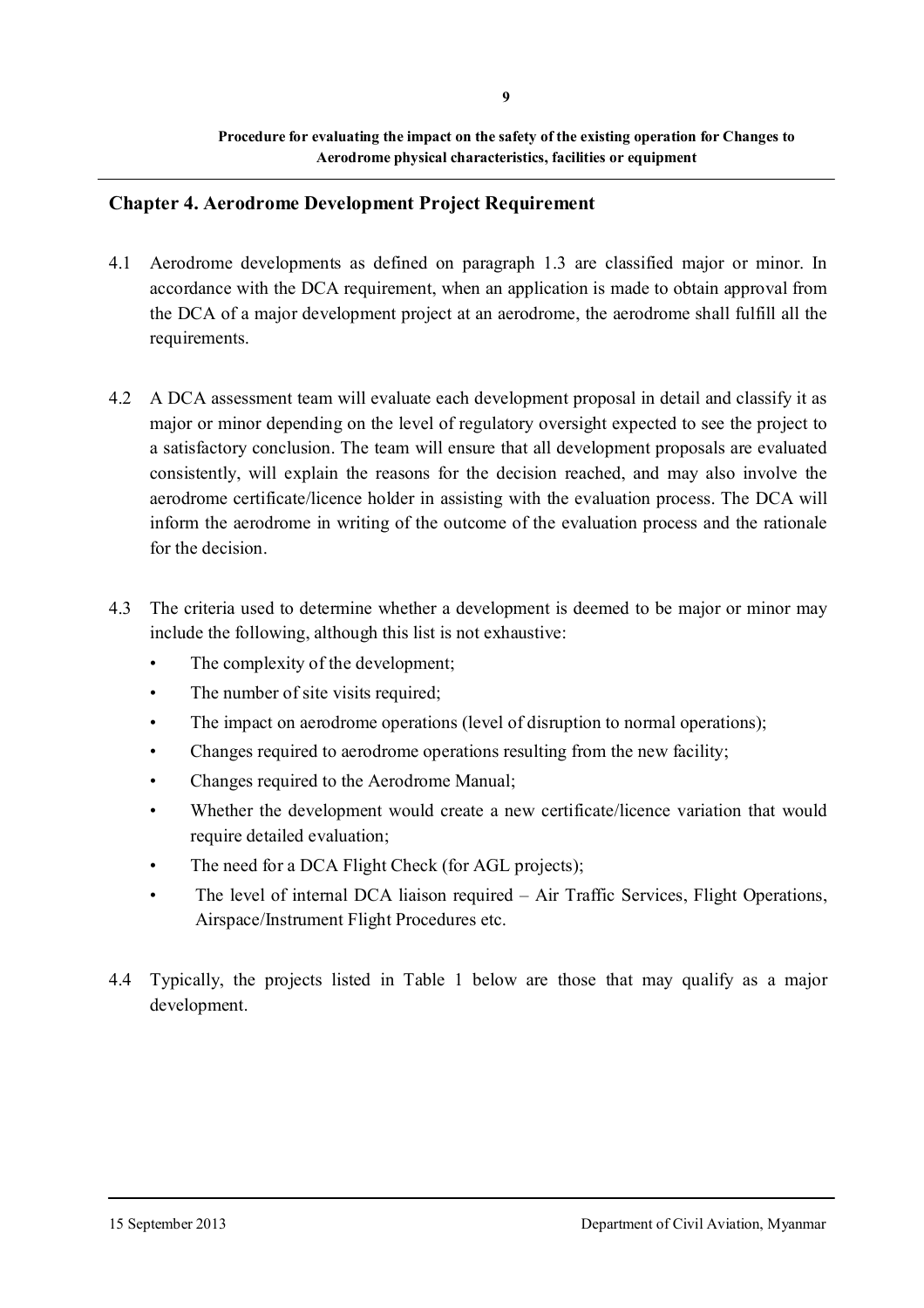| 'a ble |  |
|--------|--|
|--------|--|

| Developments that might be classed as 'major'                                                                                                           |                                                                                                                                                                                 |  |  |
|---------------------------------------------------------------------------------------------------------------------------------------------------------|---------------------------------------------------------------------------------------------------------------------------------------------------------------------------------|--|--|
| This list is indicative only and projects may be excluded or included, depends upon the<br>complexity of the proposal and regulatory oversight required |                                                                                                                                                                                 |  |  |
| Project<br><b>Description</b>                                                                                                                           |                                                                                                                                                                                 |  |  |
| New Runway                                                                                                                                              | A development resulting in the construction<br>of a 'new' runway (e.g. new construction or<br>the change of an existing grass to hard<br>surface)                               |  |  |
| <b>Runway Extension</b>                                                                                                                                 | A runway extension resulting in an<br>amendment to the distances or the provision<br>of extra RESA.                                                                             |  |  |
| <b>Threshold Relocation</b><br>(Instrument Status)                                                                                                      | A development involving relocation of the<br>instrument runway threshold or relocation<br>of a non-instrument runway threshold in<br>preparation for instrument status.         |  |  |
| AGL Installation, Instrument<br><b>Status Runways</b>                                                                                                   | A new lighting installation or upgrade<br>intended to facilitate additional<br>operations(e.g. to accommodate low<br>visibility operations and/or night<br><i>operations</i> ). |  |  |
| New Building/Structure                                                                                                                                  | A proposal involving a new terminal or<br>terminal extension, hangers, or any other<br>structure that may affect aircraft<br>operations.                                        |  |  |
| Installation of Aids to Navigation                                                                                                                      | An installation of ILS or MLS, glide path or<br>associated equipment, radar, or other<br>navigation equipment.                                                                  |  |  |
| Taxiway Development                                                                                                                                     | A new taxiway or significant change to the<br>existing taxiway system.                                                                                                          |  |  |
| Apron Development                                                                                                                                       | A new apron or apron development<br>resulting in a substantial increase in area.                                                                                                |  |  |
| New or Replacement<br><b>Control Tower</b>                                                                                                              | Introduction of a new or replacement of<br><b>Control Tower</b>                                                                                                                 |  |  |
| Any other development which materially affects the basis upon which the aerodrome<br>certificate/license has been granted                               |                                                                                                                                                                                 |  |  |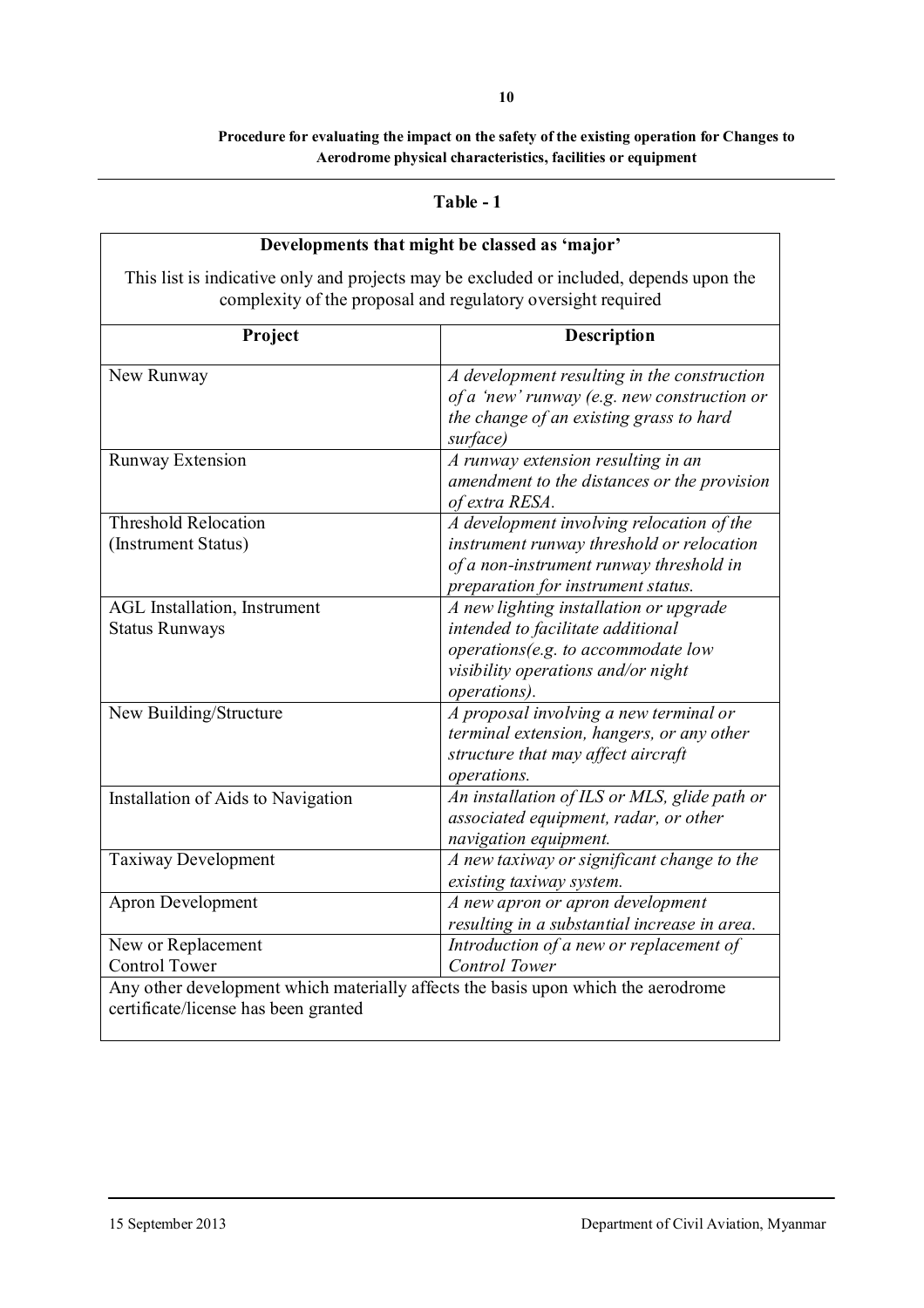# **Chapter 5. Project Planning and Preparation**

- 5.1 Projects require extensive planning, and the following areas will need to be considered. However, it is stressed that this list is neither mandatory nor exhaustive and it is recognised that these elements may not be available or fully developed at the planning stage:
	- Aeronautical Ground Lighting;
	- Aerodrome Manual changes;
	- Air traffic procedures during and post-development;
	- ATC line of sight requirements;
	- Bird Hazard implications;
	- Building Induced Turbulence;
	- Changes to the existing aerodrome operating procedures;
	- Changes to Magnetic Field Density as a result of development;
	- **Emergency Procedures:**
	- Environmental impact;
	- Instrument Approach and Departure Procedures and Minima;
	- Project Safety Management Procedures (outline);
	- Proposed timescale;
	- Revised Low Visibility Procedures
	- Removal of certificate/licence variations:
	- Revised runway incursion prevention measures;
	- Signage;
	- Site access plan.
- 5.2 Whenever a project is proposed, it is essential to establish whether it will result in a change to the established operating procedures at the aerodrome. It is therefore imperative that the management of any change is fully integrated into the aerodrome's safety management system and that the aerodrome operator's safety documentation covers this aspect.
- 5.3 When considering a project it is important that, at an early stage, aerodrome certificate/licence holders undertake a hazard appraisal and risk assessment to identify the potential hazards and associated risks surrounding any proposed changes. The ICAO Safety Management Manual (Doc 9859) and other related DCA requirements provide guidance on hazard and risk assessment.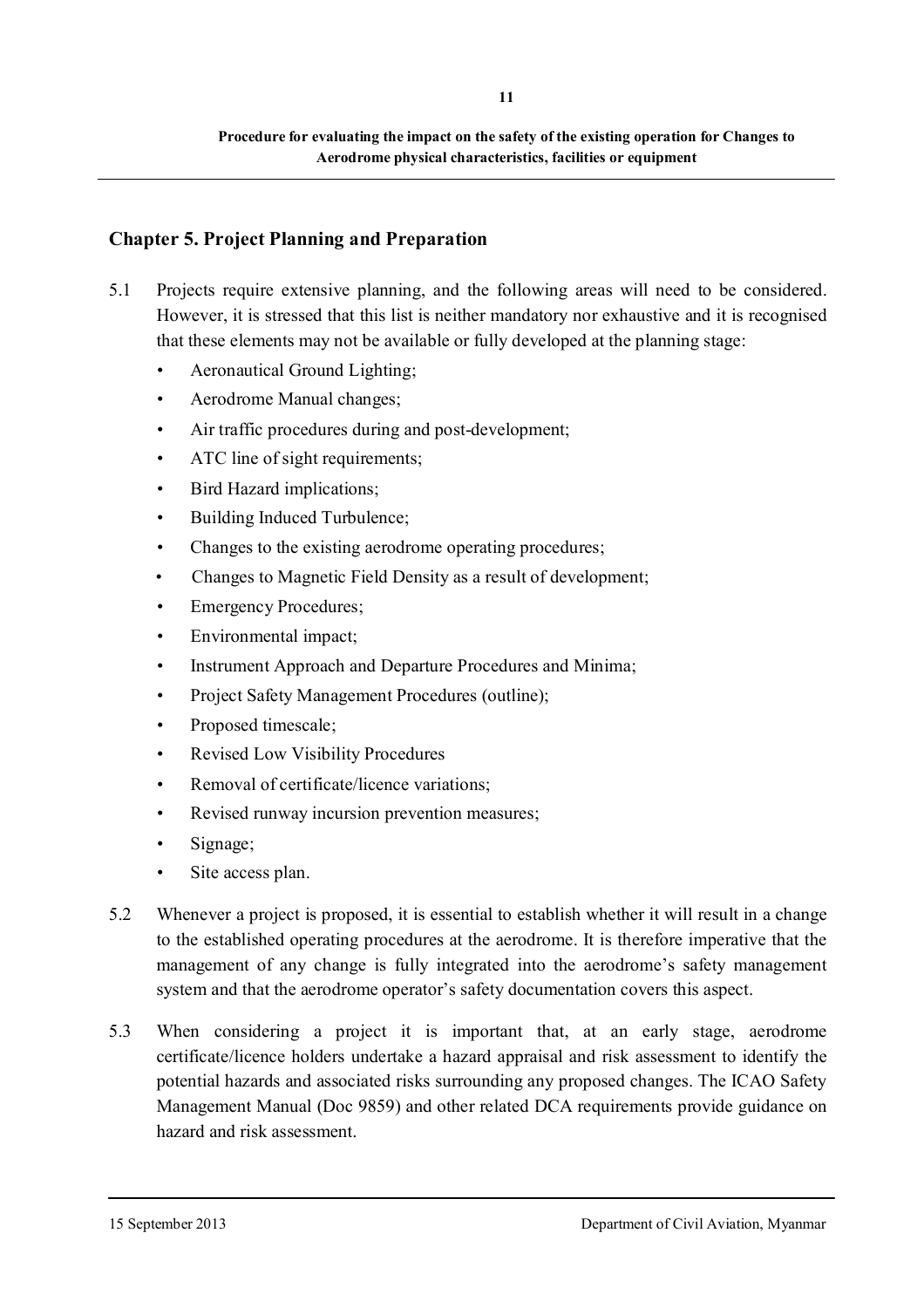5.4 The level of detail required should be commensurate to the size and complexity of the project and the aerodrome, as well as to the safety hazard and change presented.

# **Chapter 6. Project Submission Process**

## **6.1 Introduction**

- 6.1.1 For development projects and changes a 3-stage process will apply to assist aerodromes and ensure that aerodrome certificate/licence holders meet their obligations under the certification/licensing process. This Section details the information required for each of the 3 stages and the process to be followed.
- 6.1.2 This process must be used for development projects and changes, but may also be used for significant maintenance projects should the aerodrome certificate/licence holder or the DCA deem it necessary. Additionally, the process and/or elements of it can be used whatever the project type or size as determined within the aerodrome SMS. The documentation submitted may be proportionate to the size of the project. For smaller projects it is acceptable to submit Parts 1 and 2 together.

#### **6.2 Submission Process**

- 6.2.1 The three stage process consists of 3 separate parts as follows:
	- a. Part 1: Compliance
	- b. Part 2: Control
	- c. Part 3: Completion

\* Submission Procedure Flow Chart is given in Appendix 1.

# 6.2.2 **Compliance (Part 1)**

- i). Each development proposal should be accompanied by documentation that provides clear evidence that the proposal conforms to certification/licensing requirements detailed in aerodromes regulations and other applicable DCA Advisory Circulars/orders. It will enable the DCA to assess the proposal and should include:
	- Project Overview.
	- Notification Form.
	- Compliance Matrix (to demonstrate that the project design meets certification/licensing requirements).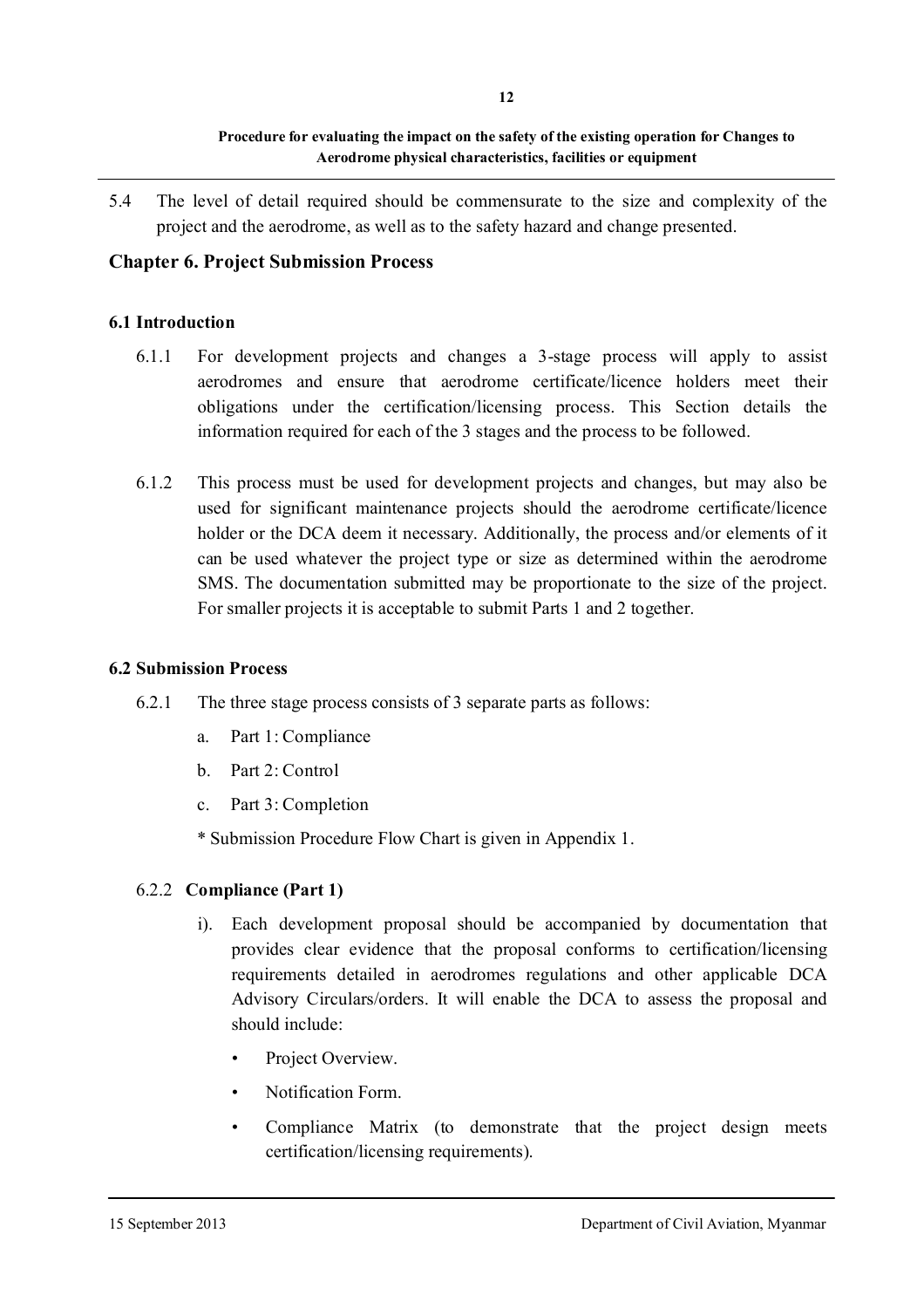- Scaled Drawings.
- \* An Example Notification Form is attached at Appendix 2 and Compliance Matrix at Appendix 3.
- ii) When Part 1 has been completed to the satisfaction of the DCA, confirmation that the project is compliant with certification/licensing requirements will be given. However, if any changes are proposed to the design or build, the modified information shall be notified to DCA.

#### 6.2.3 **Control (Part 2)**

- i) Following completion and acceptance of development design, the aerodrome certificate/licence holder must demonstrate to the DCA that the project will be managed safely. Accordingly, the DCA will expect aerodrome certificate/licence holders to develop safety assurance documentation that describes how the aerodrome will manage the construction works, and operating procedures, to ensure that aerodrome operations can continue safely during the project. Aerodrome certificate/licence holders should develop and implement a formal system for the strict control, safety management, and safeguarding and safety coordination of all airside works. Safety Assurance Documentation can take many forms but should be proportionate to the size of the project.
- ii) The aerodrome certificate/licence holder must ensure that systems for control and safe management extend to contractors working at the aerodrome.
- iii) All members of the project management team should have clearly defined responsibilities and accountabilities in the project programme. During construction on an aerodrome, safety levels and standards of conduct must be maintained. These are essential to promoting safety, preventing accidents and meeting the aerodrome certificate/licence requirements.
- iv) It is important that accurate, up to date information is made available to all stakeholders involved in the project, including the DCA, both as part of the project planning and during the work itself. Therefore, the safety assurance and project management documentation may include any or all of the following information:
	- A clear statement of the supervision structure for the safety management and monitoring of works, including contact details of key duty personnel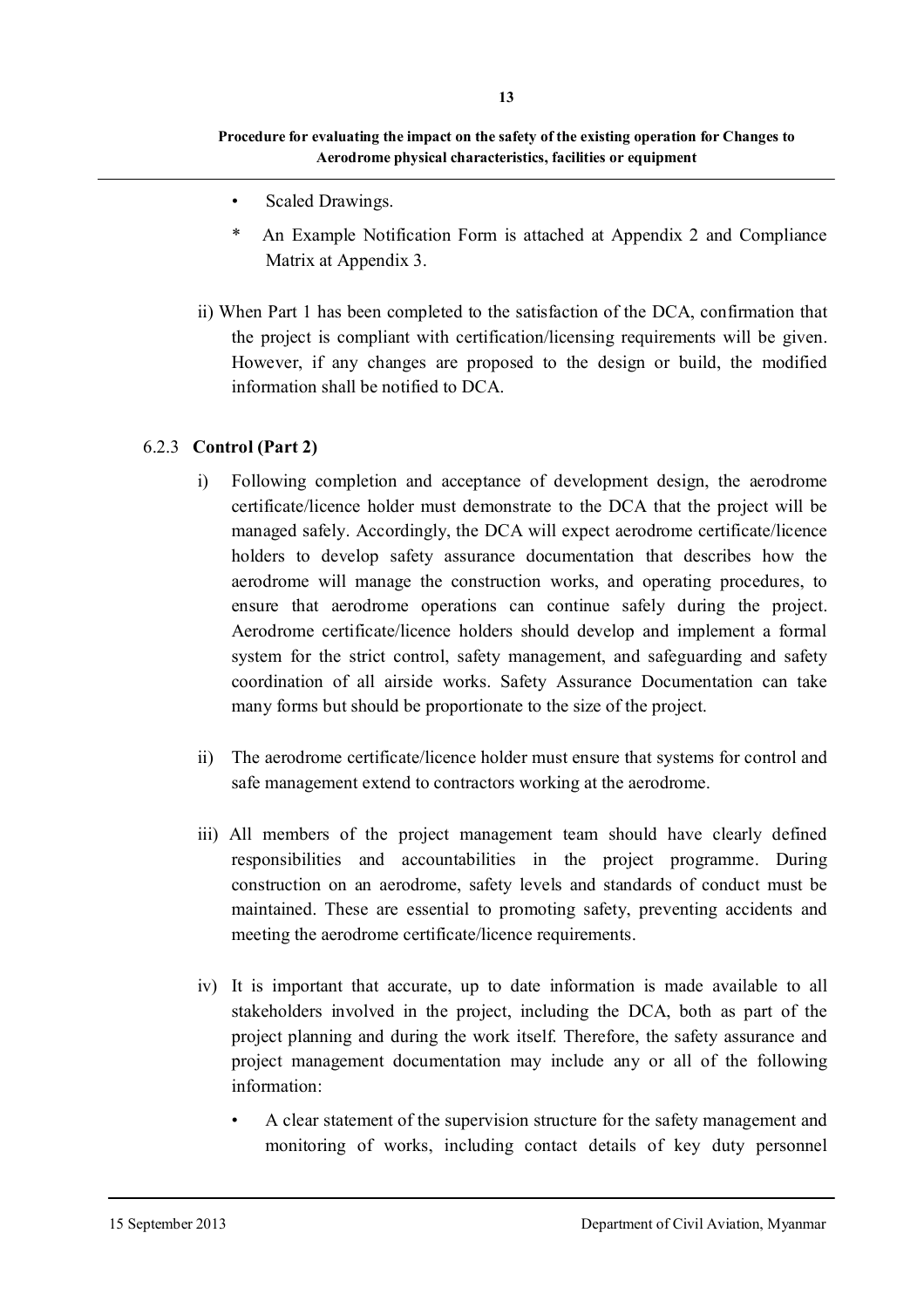concerned, for both project and aerodrome management. This should include clear responsibilities, including the person with overall accountability for the development;

- Aerodrome operating procedures during the development, including contingencies;
- Arrangements for liaison meetings/briefings between the aerodrome management and the contractors;
- Appropriate plans and diagrams relating to the construction process;
- Control of contractors;
- Day and night start, control and completion of work procedures;
- Communications procedures between the aerodrome operating units (e.g. ATC, Airfield Operations) and construction teams;
- Emergency procedures;
- Method of working;
- Plans of site and diagrams of works;
- Points of contact aerodrome management and contractor, including identification of manager with overall responsibility;
- Site access plan;
- Site safeguarding and marking:
- Weather minima that will affect the works;
- The general layout of the aerodrome including airside access points;
- The location and limits of works areas:
- The specific security access points to be used and the location and marking of the access routes to be used to reach airside sites;
- Methods of control and access for works sites within the Apron and Manoeuvring Area including arrangements for crossing taxiways and runways (if applicable);
- The methods and equipment to be used for protecting, marking and lighting the boundaries of works sites and for protecting normal aerodrome operations in the vicinity of the site. Also the requirement to control site lighting to prevent distraction of aircraft crews, drivers and ATC;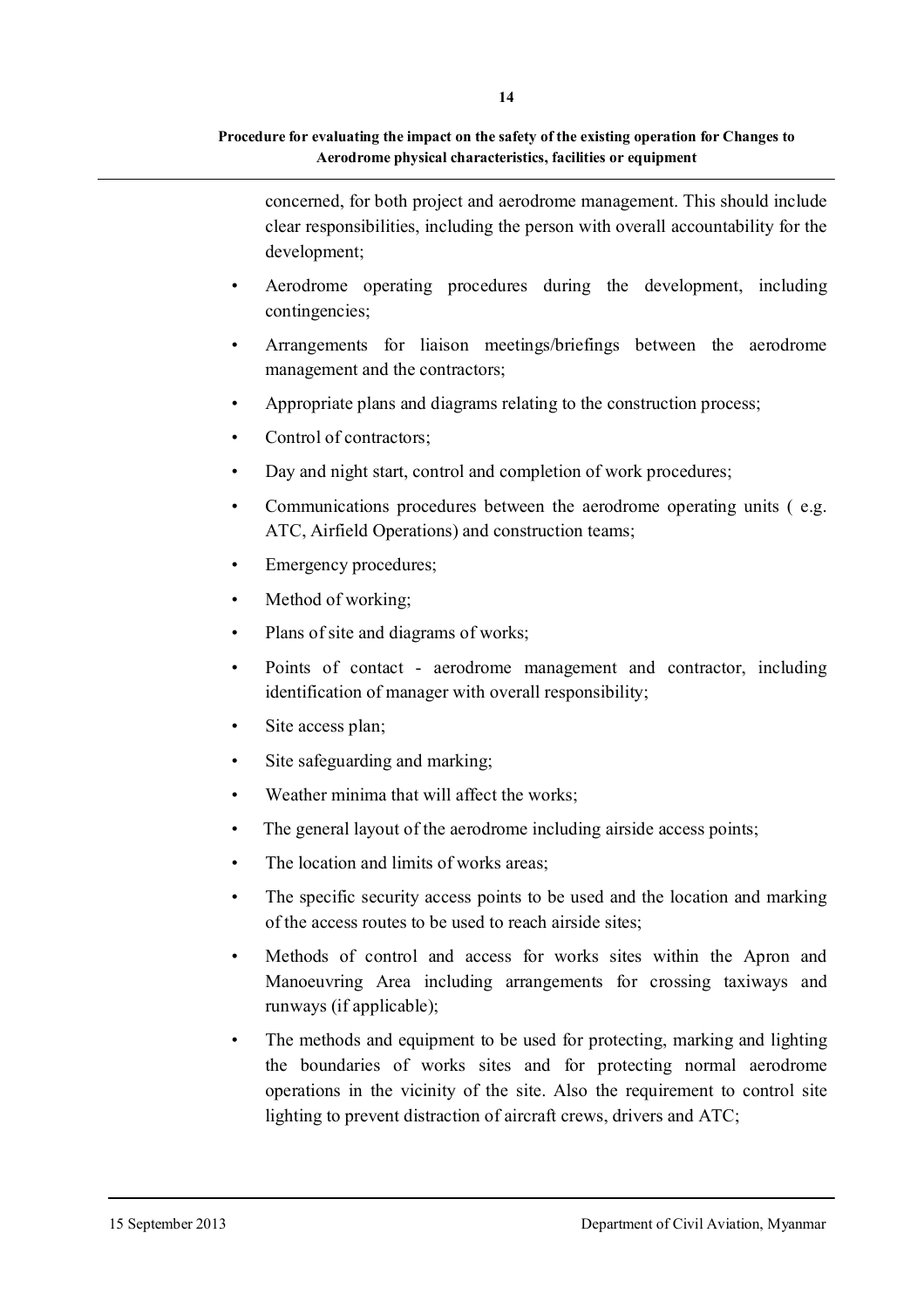**15**

#### **Procedure for evaluating the impact on the safety of the existing operation for Changes to Aerodrome physical characteristics, facilities or equipment**

- The strict timing for the setting up of work sites, the start of work, daily permitted working hours at the site and procedures to be followed for starting and stopping work;
- Aerodrome emergency procedures, including response times during periods of WIP, should not be compromised. This extends to ensuring compensatory arrangements are in place to cover depletions of fire main or fire hydrants when the fire main has been deactivated due to work in progress:
- Vehicle and equipment requirements, operating rules and the requirements for staff discipline;
- Calculating and communicating amended runway declared distances;
- Maintaining appropriate pavement friction characteristics;
- Procedures for the return of a runway to operational status;
- Information on special safety requirements for aircraft operations in the vicinity of works and the methods of control available on the Manoeuvring Area, including radio telecommunication procedures if appropriate;
- Arrangements for the special control of 'hot works';
- Requirements for the operation of cranes and other tall structures;
- Arrangements for the receipt and movement of heavy or bulky loads;
- Requirements for vehicle and area cleanliness, also the implications of Foreign Object Debris (FOD) and loose material hazards for aircraft operations;
- Arrangements for the disposal of waste;
- Information on the safety implications for the site and staff of special aircraft hazards including blast, vibration, fumes and noise;
- Information on the effects of strong winds at the aerodrome;
- Site safety, including personnel protection.
- v) Guidance on MOWP is given in Advisory Circular DCA-AC-AGA 02, Operational Safety During Works on Aerodromes.
- vi) Aerodrome certificate/licence holders should ensure that all stakeholders are notified of aerodrome projects in a timely manner. These communications should continue through the project and may include Safety Instructions or NOTAMs.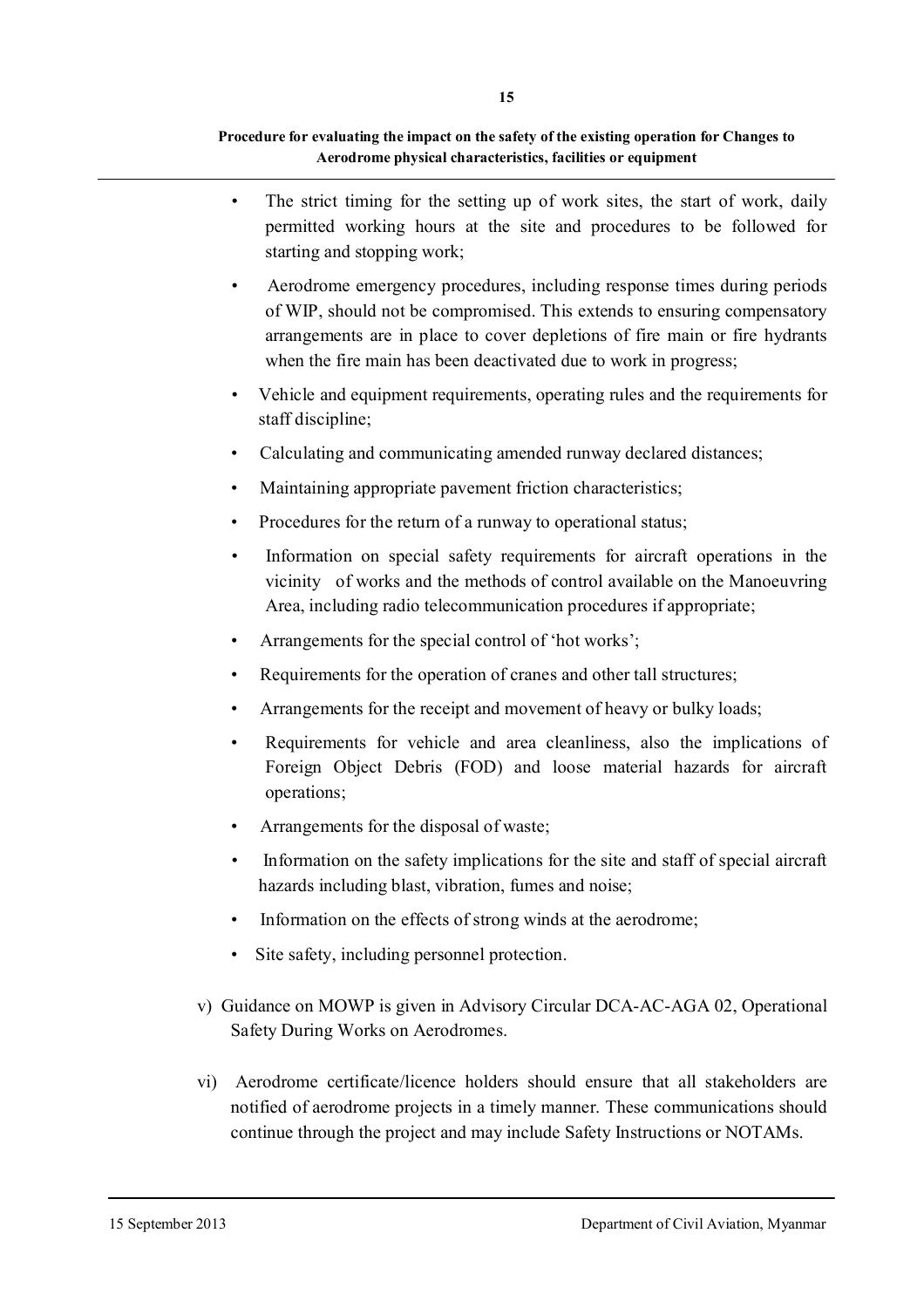- vii) Before contractors start work at any aerodrome/airside location, aerodrome certificate/licence holders should provide a comprehensive safety briefing including the results of ongoing hazard analyses, to ensure all information needed to achieve the safe completion of any works or activity is clearly understood and agreed. Additionally, aerodrome certificate/licence holders should hold regular progress meetings to ensure project safety and operational objectives continue to be met. There should be close monitoring of the safety of aerodrome/airside operations while the project work is in progress and, when reaching decisions, project priorities should be subordinate to the maintenance of safety standards.
- viii) When the DCA has been assured that the aerodrome can continue to operate safely during the project, approval will be given to commence work.

# 6.2.4 **Completion (Part 3)**

- i) Transition into service is a critical phase of the project and can present complex challenges. Careful planning and procedures need to be established to ensure that the change is introduced safely and efficiently. This may be demonstrated by undertaking a process of operational readiness, which may include simulations, testing, audits or sample inspections, involving appropriate key stakeholders.
- ii) On completion of the development, but prior to operational use, the aerodrome certificate/licence holder should confirm to the DCA that the project meets the agreed design criteria and is fit for purpose. The DCA will confirm that the new facility is accepted and may be brought into operation.
- iii) Safety performance monitoring should be a key process of an aerodrome's SMS, to ensure that the introduction of the new facility continues to maintain safety standards at the aerodrome.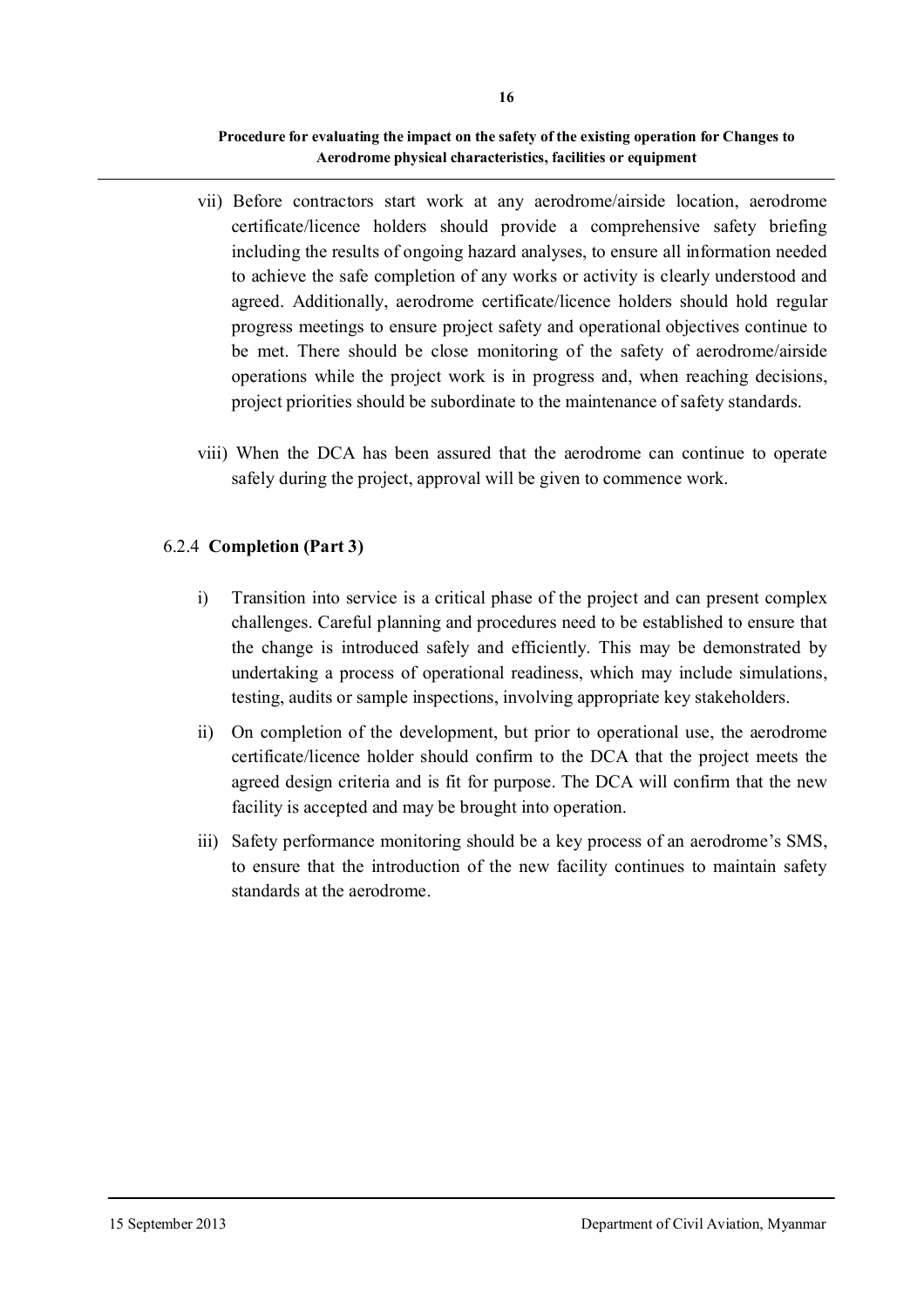**Procedure for evaluating the impact on the safety of the existing operation for Changes to Aerodrome physical characteristics, facilities or equipment**

# **Chapter 7. Maintenance Projects**

- 7.1 Maintenance projects can vary enormously in size. Much maintenance work involves shortterm minor works, such as painting, planned periodic replacements (e.g. light cleaning in accordance with a preventative maintenance schedule), refinements to systems/infrastructure and small repairs to aerodrome infrastructure, which can be completed in short timescales and with limited disruption. Smaller planned or routine maintenance works need not be notified to the DCA, although the Aerodrome Inspector would expect to be kept informed of some of these activities.
- 7.2 However, maintenance may also involve large, longer-term projects (weeks/months), which may involve many key stakeholders, and which may have significant impacts on operations and so test the aerodrome's safety management system. Examples of major maintenance would include runway rehabilitation and replacement of aerodrome ground lighting systems. Major maintenance projects such as these should be notified directly to the Aerodrome Inspector, who will advise on the approval required and maintain regulatory oversight of the project.
- 7.3 In certain circumstances, however, the Inspector might conclude that the project qualifies for the submission process described in this document. In such cases the guidance in preceding chapters should be followed.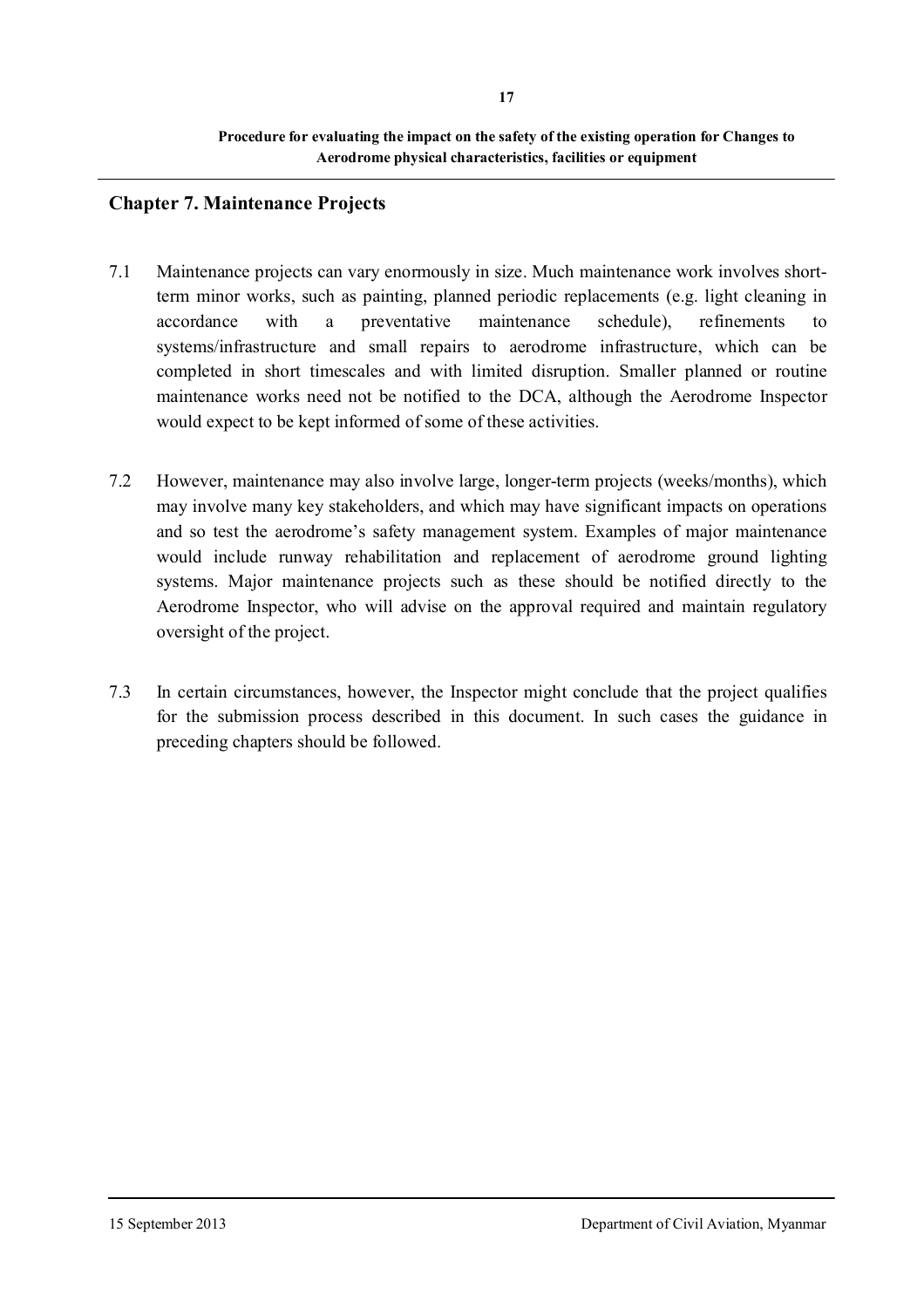#### **APPENDIX -1**

#### Aerodrome Certificate/Licence Holder л **Submit Initial Notification To DCA** 几 **INFRASTRUCTURE DEVELOPMENT MAINTENANCE CHANGES PROJECTS Submit Part 1 Submit Part 1 DCA Confirmation of Major / Minor status** Л See Chapter 7 **DCA** Unacceptable **Assessment** of Part 1 Acceptable Л Part 1 Approval from DCA **Submit Part 2** IJ **Return to Aerodrome** Operator **DCA Initial Development Assessment** Meeting (if required) of Part 2 Unacceptable Acceptable Part 2 Approval from DCA ⇩ **Submit Part 3** IJ Letter confirming acceptability from DCA

#### **SUBMISSION PROCEDURE FLOWCHART**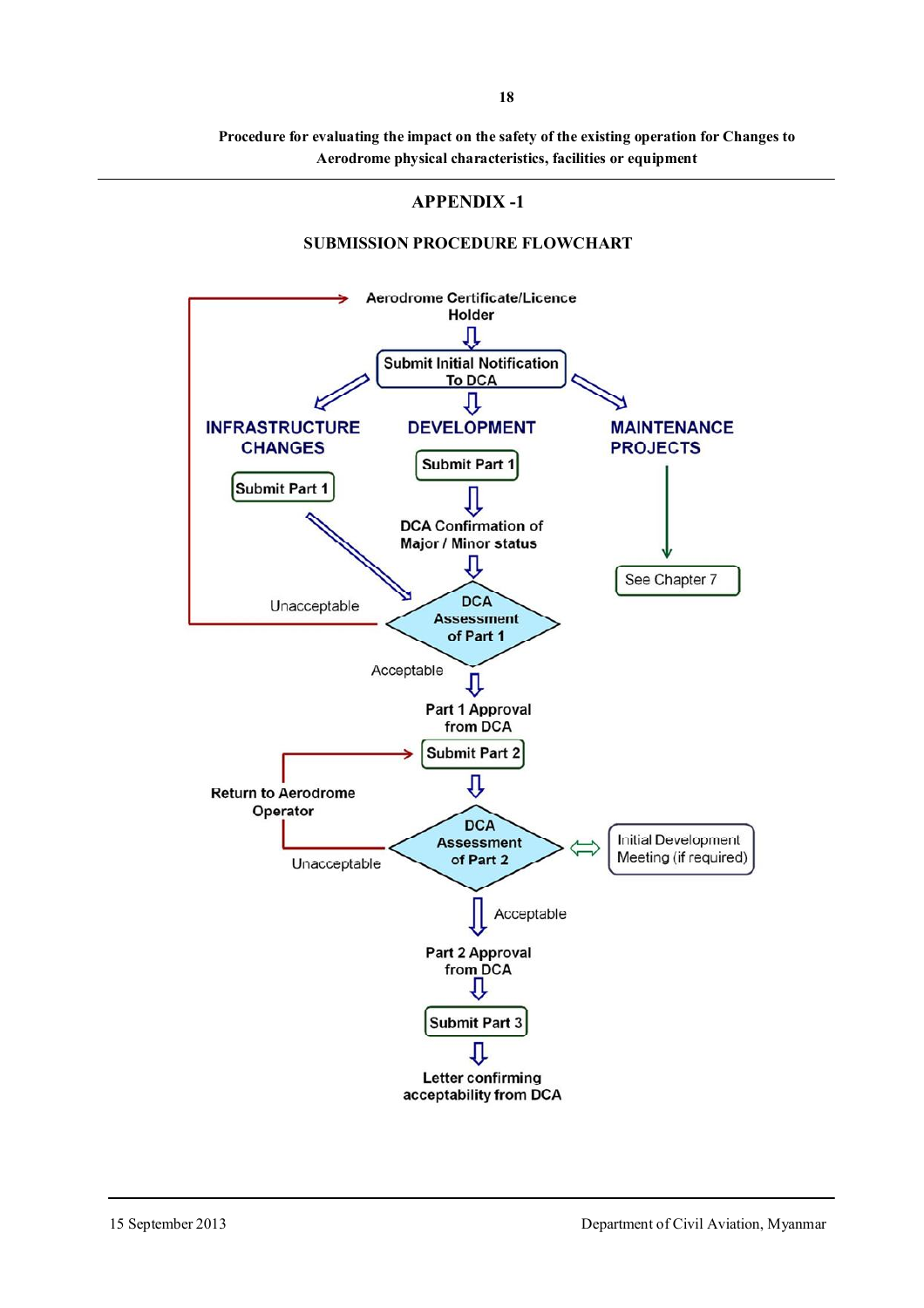#### **APPENDIX -2**

# **NOTIFICATION OF CHANGES TO THE PHYSICAL CHARACTERISTICS**

This form shall be completed, signed and submitted as instructed.

#### **IMPORTANT – PLEASE READ THE FOLLOWING CAREFULLY BEFORE COMPLETING THE FORM**

Dear Applicant

An aerodrome certificate/licence condition states that any change in the physical characteristics of an aerodrome, including the erection of new buildings and alterations to existing buildings or to visual aids, shall not be made without prior approval of the DCA.

In order to consider your proposal fully, please complete this questionnaire and return to the DCA.

If you have difficulty completing the form, please do not hesitate to contact Aerodrome Standards & Safety Division.

Yours sincerely

**Director** Aerodrome Standards & Safety Division DCA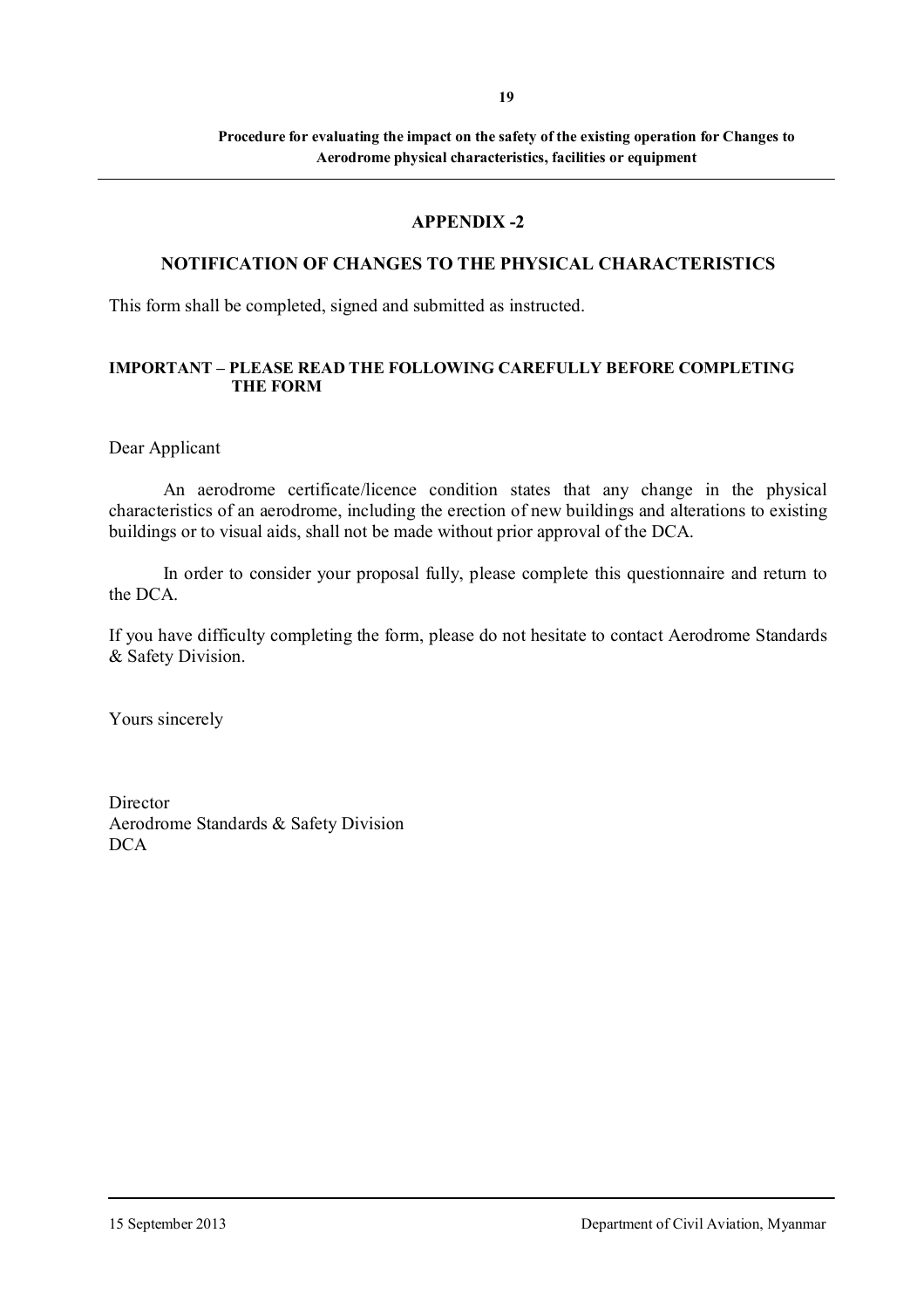#### **NOTIFICATION OF CHANGES TO THE PHYSICAL CHARACTERISTICS Contd'**

# **1. AERODROME DETAILS**  Aerodrome Name: ………………………………………………………………………… Aerodrome Address: ………………………………………………………………………………………….…… …………………….………………………………………………………………………… Accountable Manager: Name:……………………………………………………………………………………….. Tel:………………………………………………………………………………………….. Email: ………………………………………………………………………………………. Project Manager: Name:……………………………………………………………………………………….. Tel:………………………………………………………………………………………....... Email: ………………………………………………………………………………………. **2. PROJECT DETAILS** Title of Project: ..……………………………………………………………………………. Reason for Change: ………………………………………………………………………… Brief Description: ………………………………………………………………………………………………. ………………………………………………………………………………………………. ………………………………………………………………………………………………. Planned Commencement Date: …………………………………………………………….. Planned Duration of Work: …………………………………………………………………. Estimated Completion Date: ……………………………………

Aerodrome closed during Work in Progress? YES / NO *(Delete as applicable)* 

Hours of Work: ………………..…………………………………………………………….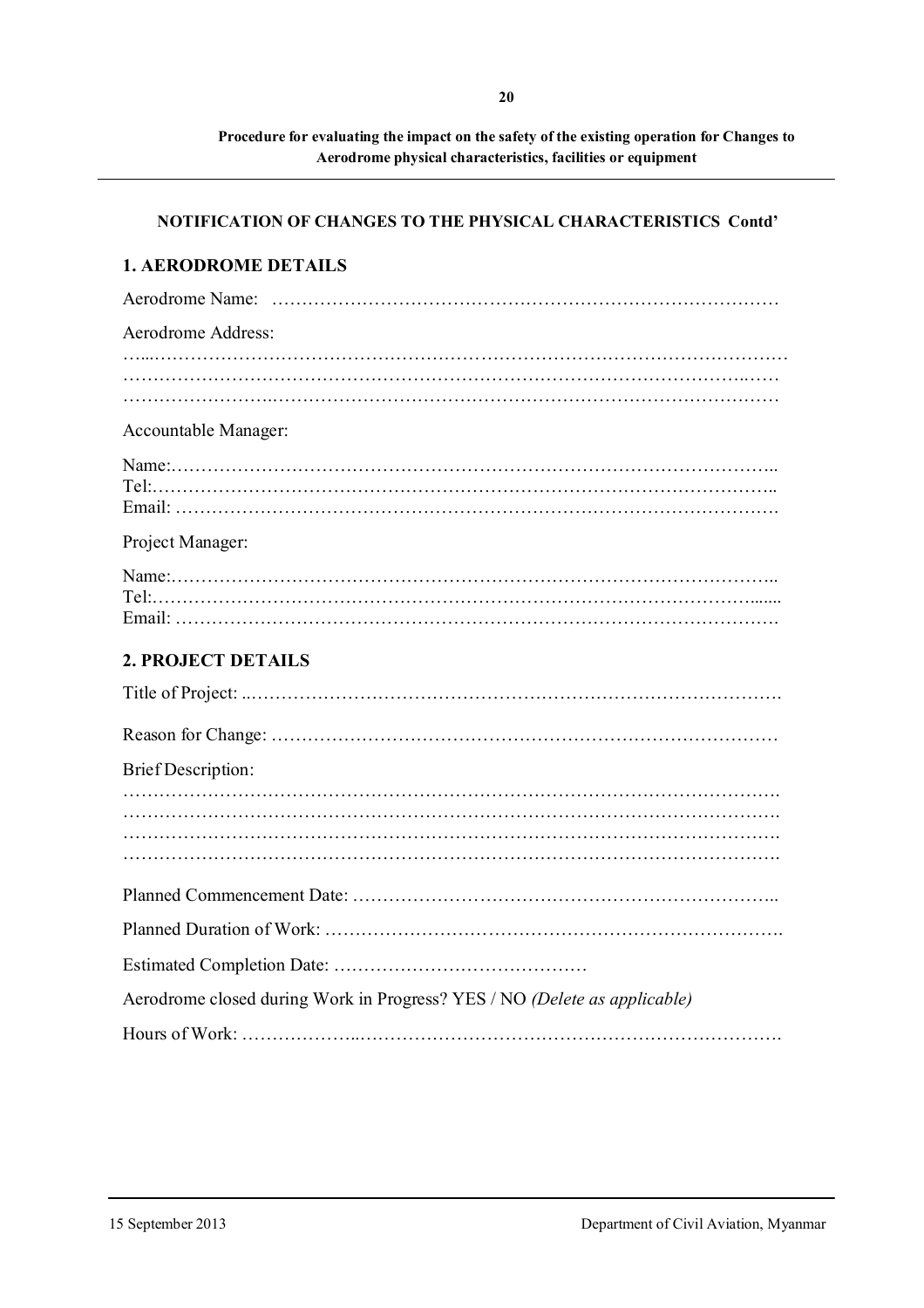#### **3. SUPPORTING DOCUMENTS ATTACHED**

List of Enclosed Documents:

……………………………………………………………………………………………………… ………………………………………………………………………………………………………

# **4. IMPACT ON OBSTACLE LIMITATION SURFACES (OLS)**

# **5. STRIP CLEARANCES**

Structure(s) outside Runway & Taxiway Strip: YES / NO (Delete as applicable)

Structure(s) outside Runway Cleared & Graded Area: YES / NO (Delete as applicable)

If 'No', please provide details below: ……………………………………………………………… ……………………………………………………………………………………………………… ……………………………………………………………………………………………………….

# **6. FOR RUNWAY EXTENSIONS, DETAILS OF DECLARED DISTANCES**

| RW xx; TODA: | TORA: | LDA: | ASDA: |
|--------------|-------|------|-------|
| RW xx; TODA: | TORA: | LDA: | ASDA: |

# **7. RUNWAY STATUS**

Existing: Non-Instrument/Instrument\* (Delete as applicable) Proposed: Non-Instrument/Instrument\* (Delete as applicable) (\* For example, ILS / MLS)